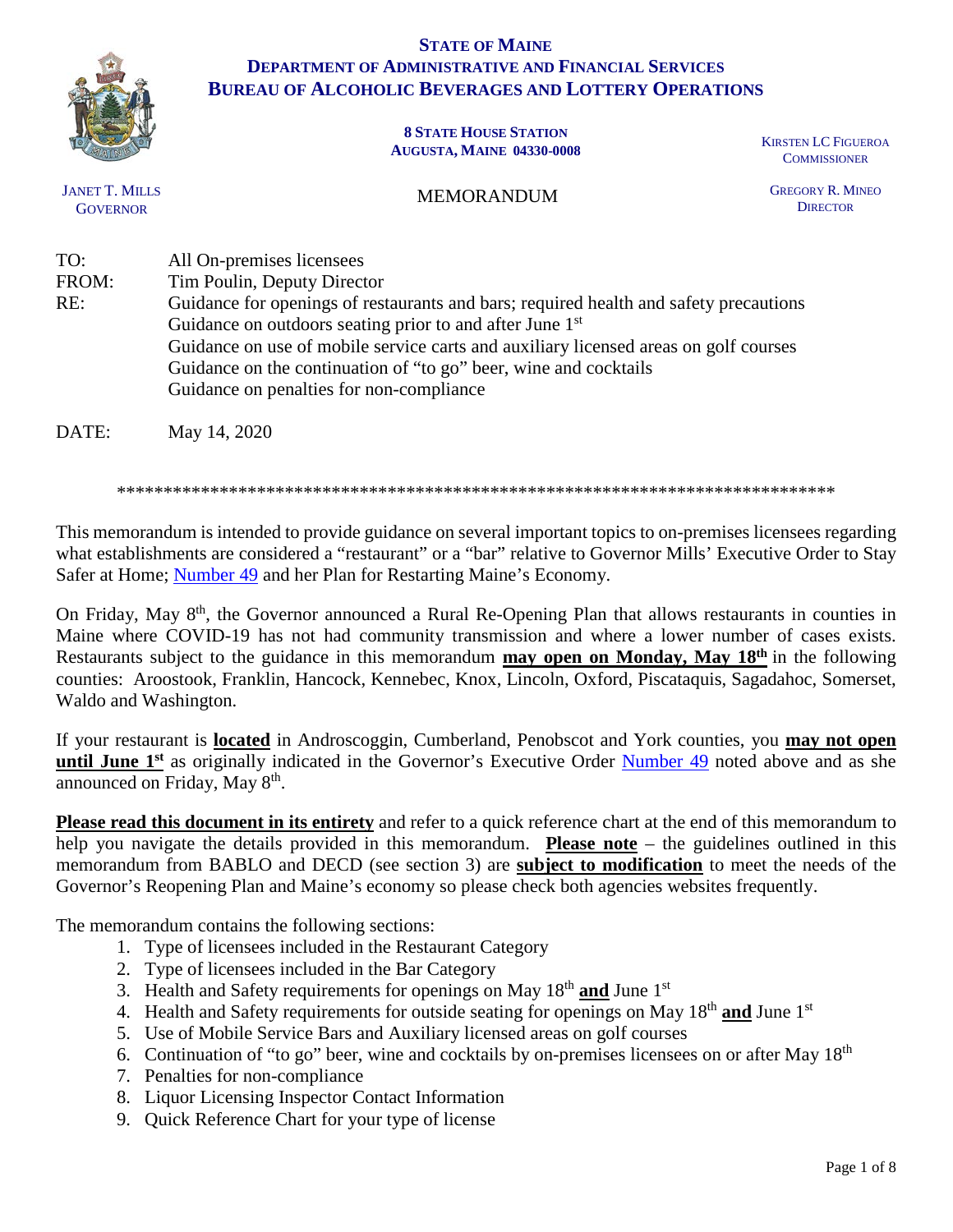**Section 1. Types of Liquor Licensees in the Restaurant category.** Under the restaurant category, the following license types are considered a restaurant and may **open for business on May 18th or June 1st** depending on the county location of the licensee with the health and safety precautions listed in Section 3:

- **A. Class A Restaurants** (License number starts with CAR)
	- i. Licensed to sell beer, wine and/or spirits.
	- ii. Food Requirement Kitchen must remain open and staffed during all hours of operation and must offer full meals during all hours of alcohol service.
	- iii. Full meals are defined as a meal consisting of a diversified selection of food that ordinarily cannot be consumed without the use of tableware and that cannot be conveniently consumed while standing or walking.
- **B. Restaurant** (License number starts with RES)
	- i. Licensed to sell beer and/or wine.
	- ii. Food Requirement Establishment must provide food.
		- 1. Food includes cold or hot meals, including sandwiches and salads, but is not limited to hamburgers, cheeseburgers, hot dogs, pizzas and other food items that customarily appear on a restaurant menu. Food does not include prepackaged snack foods such as popcorn, chips or pretzels.
- **C. Class A Restaurant Lounge** (License number starts with CARL)
	- i. Licensed to sell beer, wine and spirits.
	- ii. Food Requirement Kitchen must remain open and staffed until 9:00pm and must offer full meals up until 9:00pm.
		- 1. Full meals are defined as a meal consisting of a diversified selection of food that ordinarily cannot be consumed without the use of tableware and that cannot be conveniently consumed while standing or walking.
	- iii. **In order to be open after 9:00pm, the kitchen would have to remain open and staffed and food would need to be offered**.
		- 1. Food includes cold or hot meals, including sandwiches and salads, but is not limited to hamburgers, cheeseburgers, hot dogs, pizzas and other food items that customarily appear on a restaurant menu. Food does not include prepackaged snack foods such as popcorn, chips or pretzels.
- **D. Bed and Breakfast** (License number starts with BB)
	- i. Licensed to serve beer, wine and spirits.
	- ii. Food Requirement Must provide at least one meal per day.
		- **1. To be considered a restaurant, the establishment's dining room must be open to the public and must serve food.**
			- a. Food includes cold or hot meals, including sandwiches and salads, but is not limited to hamburgers, cheeseburgers, hot dogs, pizzas and other food items that customarily appear on a restaurant menu. Food does not include prepackaged snack foods such as popcorn, chips or pretzels.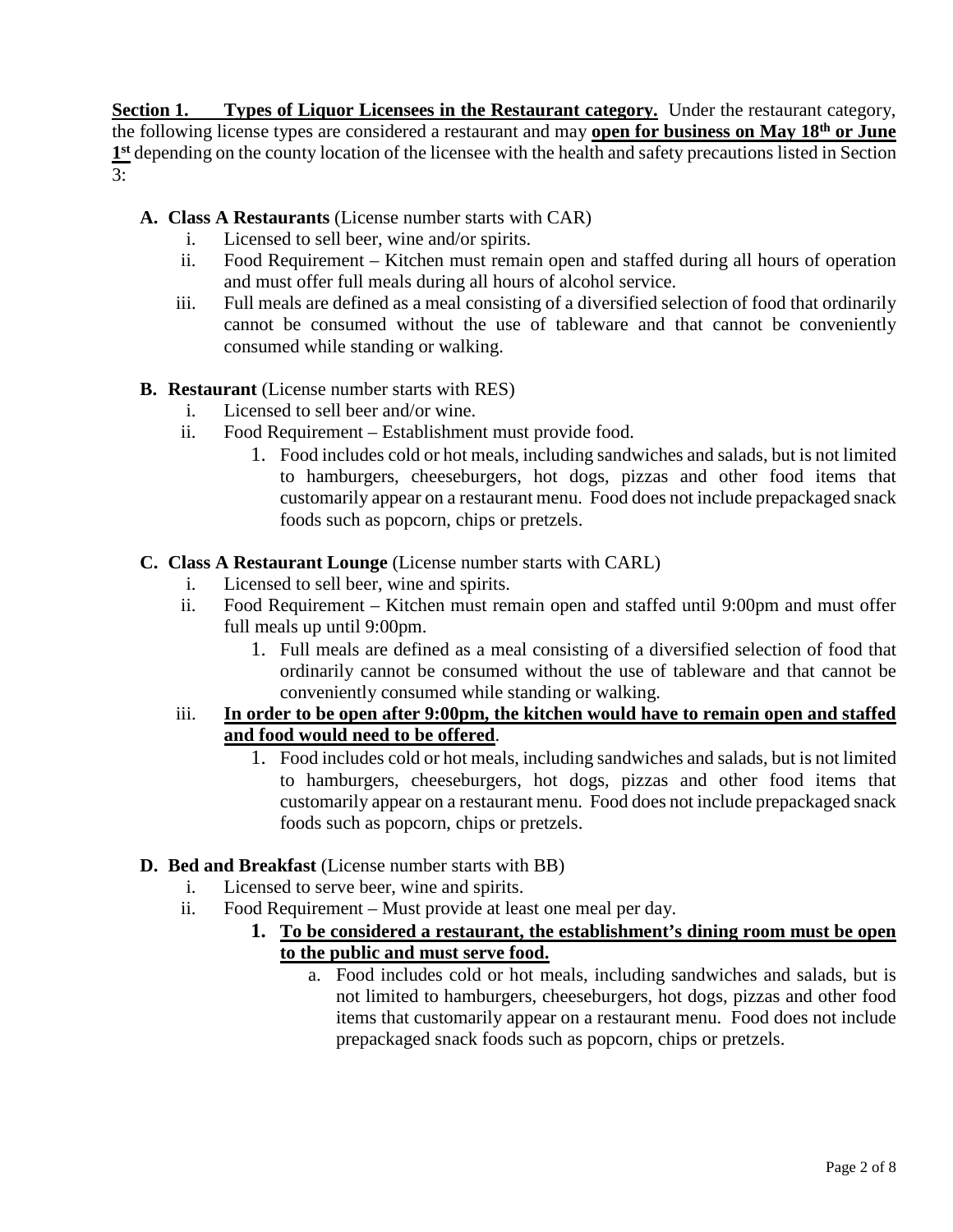# **E. Hotel** (License number starts with HOT)

- i. Licensed to sell beer, wine and spirits.
- ii. Food Requirement Must provide 3 meals per day.
	- **1. To be considered a restaurant, the establishment's dining room must be open to the public and serve full meals.**
		- a. Full meals are defined as a meal consisting of a diversified selection of food that ordinarily cannot be consumed without the use of tableware and that cannot be conveniently consumed while standing or walking.

# **F. Hotel with Food Optional Service** (License number starts with HOF)

- i. Licensed to sell beer, wine and spirits.
- ii. Food Requirement None.
	- **1. To be considered a restaurant, the establishment's dining room must be open to the public and must serve food.**
		- a. Food includes cold or hot meals, including sandwiches and salads, but is not limited to hamburgers, cheeseburgers, hot dogs, pizzas and other food items that customarily appear on a restaurant menu. Food does not include prepackaged snack foods such as popcorn, chips or pretzels.

# **G. In-State Manufacturers**

- **i. Large breweries** (License number starts with BRW)
	- 1. If you have an associated chapter 43 license that establishment is considered a restaurant and you must follow the requirements under 1.C above (the license number starts with CARL).
		- a. The tasting room in your manufacturing facility is not consider a restaurant under these guidelines.
		- **b. If your large brewery does not have an associated chapter 43 establishment as provided here, your tasting room cannot be open until on July 1st.**
	- **ii. Small breweries** (License number starts with SMB)
		- 1. If you have an associated chapter 43 license that establishment is considered a restaurant.
			- a. The license numbers for associated chapter 43 establishments for some small breweries permitted to open on June 1<sup>st</sup> start with CAR, RES and CARL.
				- i. If your associated chapter 43 establishment license number starts with CAR, RES or CARL, see 1.A, B or C above depending on the type of license issued for the requirements for that license type.
				- ii. If your associated chapter 43 establishment license number starts with HOF, see 1.F above for the requirements for that license type.
				- iii. If your associated chapter 43 establishment license number starts with CAL, see 2.A below.
			- b. The tasting room in your manufacturing facility is not consider a restaurant under these guidelines.
			- **c. If your small brewery does not have an associated chapter 43 establishment as provided here, your tasting room cannot be open until on July 1st.**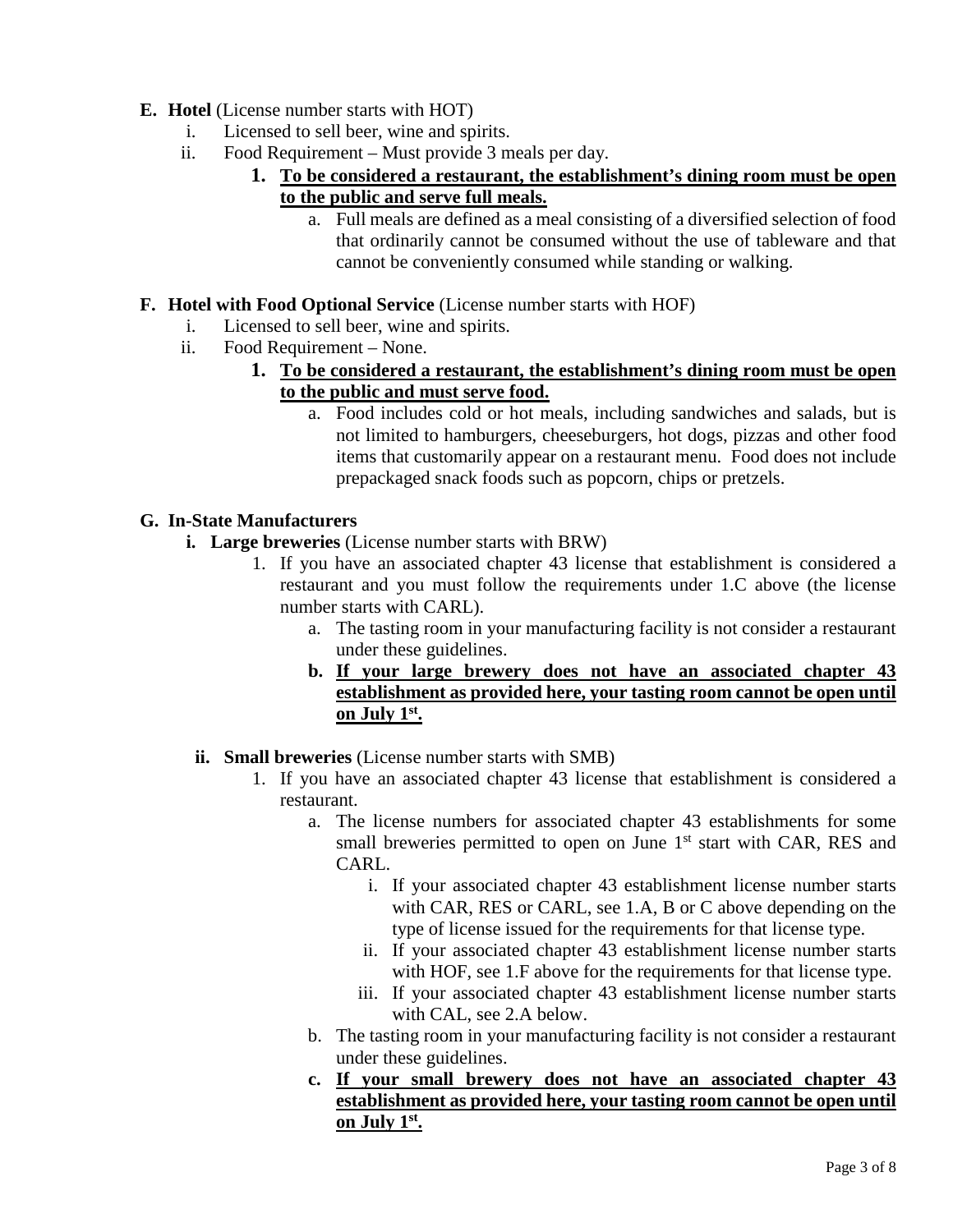- **iii. Small distilleries** (License number starts with SMD)
	- 1. If you have an associated chapter 43 license that establishment is considered a restaurant and you must follow the requirements under 1.C above (the license number starts with CARL).
		- a. If your associated chapter 43 establishment license number starts with CAL, see 2.A below.
		- b. The tasting room in your manufacturing facility is not consider a restaurant under these guidelines.
		- **c. If your small distillery does not have an associated chapter 43 establishment as provided here, your tasting room cannot be open until July 1st.**

### **iv. Small wineries** (License number starts with SMW)

- 1. If the small winery has an associated chapter 43 license that establishment is considered a restaurant and you must follow the requirements under 1.A above (the license number starts with CAR).
	- a. The tasting room in your manufacturing facility is not consider a restaurant under these guidelines.
	- **b. If your small winery does not have an associated chapter 43 establishment as provided here, your tasting room cannot be open until July 1st.**

### **H. Golf Courses** (License number starts with GC)

- i. **To be considered in this restaurant category, the kitchen must remain open and staffed during all hours of service and must offer food during all hours of service.**
	- 1. If the kitchen is open as noted above, and the golf course has either an auxiliary license or a mobile service bar or both, you may sell beer, wine or spirits from the mobile service cart and auxiliary license as applicable to your golf course.
	- 2. Food includes cold or hot meals, including sandwiches and salads, but is not limited to hamburgers, cheeseburgers, hot dogs, pizzas and other food items that customarily appear on a restaurant menu. Food does not include prepackaged snack foods such as popcorn, chips or pretzels.
- ii. If the golf course is licensed as a Class A Restaurant (CAR), you must follow the requirements in 1.A above.
- iii. If the golf course is licensed as a Club with Catering Privileges (CCP), you must follow the requirements for 1.I below.
- iv. Refer to Section 6 below for mobile service bars and auxiliary licensed areas.
- **I. Veterans' and Fraternal Clubs** (License numbers start with CCP or CWC)
	- i. Permission under these guidelines is strictly to members and registered guests of members only of the club.
	- ii. **To be considered in this restaurant category, the kitchen must remain open and staffed during all hours of service and must offer food during all hours of service.**
		- 1. Food includes cold or hot meals, including sandwiches and salads, but is not limited to hamburgers, cheeseburgers, hot dogs, pizzas and other food items that customarily appear on a restaurant menu. Food does not include prepackaged snack foods such as popcorn, chips or pretzels.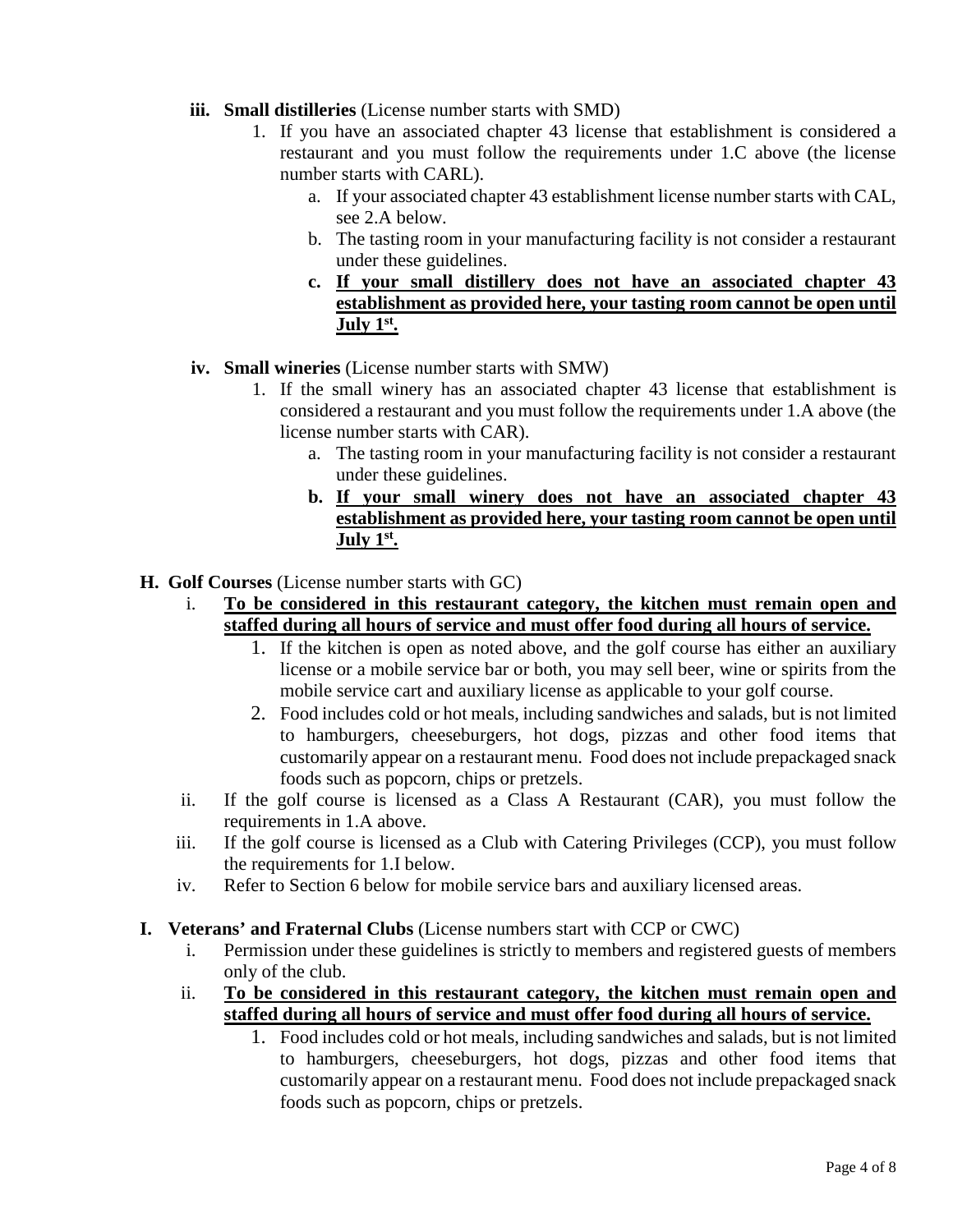**Section 2. Type of Liquor Licensee in the Bar Category.** Under the bar category, the following license types are considered a bar and **may open for business on July 1st** with the health and safety precautions listed in Section 4:

- **A. Class A Lounge** (License number starts with CAL)
	- i. Licensed to sell beer, wine and spirits.
	- ii. Food Requirement Establishment must have food available.
		- 1. Food includes cold or hot meals, including sandwiches and salads, but is not limited to hamburgers, cheeseburgers, hot dogs, pizzas and other food items that customarily appear on a restaurant menu. Food does not include prepackaged snack foods such as popcorn, chips or pretzels.
- iii. May open July  $1<sup>st</sup>$  if the foregoing requirements and the other health and safety requirements are met.
- **B. Taverns** (License number starts with TAV)
	- i. Licensed to sell beer only.
	- ii. Food Requirement None.
	- iii. May open July  $1<sup>st</sup>$  if the foregoing requirements and the other health and safety requirements are met.
- **C.** In-State Manufacturers May open July 1<sup>st</sup> if the following requirements and the other health and safety requirements are met.
	- **i. Large breweries** (License number starts BRW)
		- 1. If the large brewery doesn't have a chapter 43 establishment as referenced in 1.G.i above, and the brewery only has its tasting room, it is classified as a bar under these guidelines.
	- **ii. Small breweries** (License number starts with SMB)
		- 1. If a small brewery has an associated chapter 43 license which is a Class A Lounge (CAL), you must follow the requirements under 2.A above.
		- 2. If the small brewery doesn't have a chapter 43 establishment as referenced in 1.G.i above, and the brewery only has its tasting room, it is classified as a bar under these guidelines.
	- **iii. Small distilleries** (License number starts with SMD)
		- 1. If a small distillery has an associated chapter 43 license which is a Class A Lounge (CAL), you must follow the requirements under 2.A above.
		- 2. If the small distillery doesn't have a chapter 43 establishment as referenced in 1.G.i above, and the distillery only has its tasting room, it is classified as a bar under these guidelines.
	- **iv. Small wineries** (License number starts with SMW)
		- 1. If the small winery doesn't have a chapter 43 establishment as referenced in 1.G.i above, and the winery only has its tasting room, it is classified as a bar under these guidelines.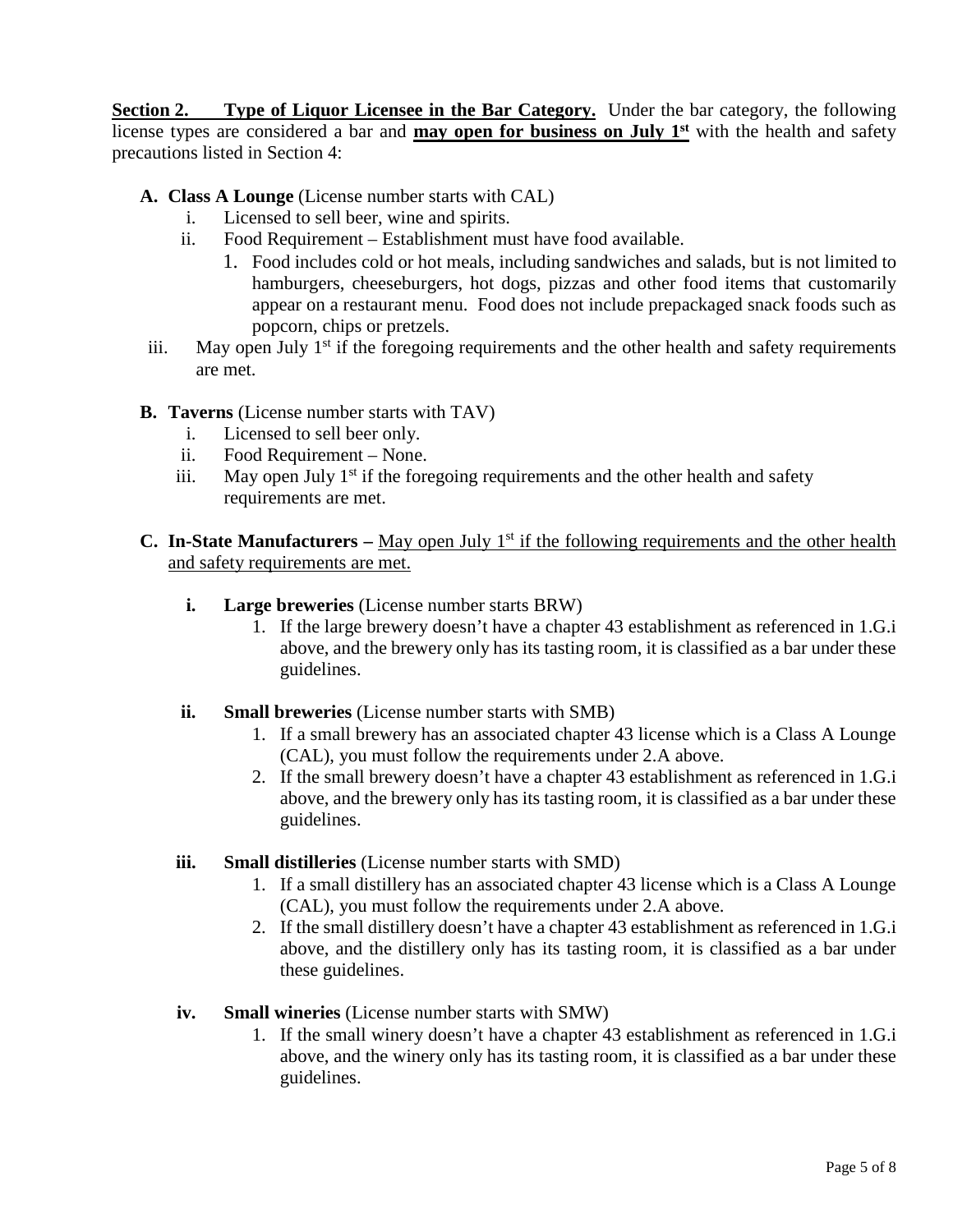# **Section 3. Health and Safety precautions for those licensees authorized for opening on May 18th and June 1st**

Please refer to the Maine Department of Economic and Community Development's (DECD) [COVID19](https://www.maine.gov/decd/sites/maine.gov.decd/files/inline-files/COVID%20Checklist%20for%20ME%20Phase%201%20Restaurants.pdf)  [Prevention Checklist Industry Guidance](https://www.maine.gov/decd/sites/maine.gov.decd/files/inline-files/COVID%20Checklist%20for%20ME%20Phase%201%20Restaurants.pdf) document. The document will likely be updated so please refer to DECD's website at <https://www.maine.gov/decd/covid-19-prevention-checklists> under the Rural Reopening Plan for access to the updated guidance document.

It is critical that you read this information and adhere to the requirements outlined. The checklist for licensees under the bar category in Section 2 will be available on the DECD's website as noted above by mid-June.

### **Section 4. Health and Safety requirements for outside seating prior to and after June 1st.**

Licensees that are authorized to open on or after May 18<sup>th</sup> that includes outside dining must adhere to the following guidelines:

- A. **Seating area defined in application.** The seating area must be designated in the licensee's application diagram on file with the Bureau
	- i. If the licensee has never been approved by its municipality for outside seating, the licensee will be required to file an application for an extension of privileges with the municipality. After approval by the municipality, the licensee must file the approval with the Bureau.
		- 1. The application for the extension of privileges can be found on the Bureau's website at

[https://www.maine.gov/dafs/bablo/liquor-licensing/license-and-permit](https://www.maine.gov/dafs/bablo/liquor-licensing/license-and-permit-applications)[applications,](https://www.maine.gov/dafs/bablo/liquor-licensing/license-and-permit-applications) under Section 1, form #6.

The approved application must be sent by email to [MaineLiquor@Maine.gov](mailto:MaineLiquor@Maine.gov) **and** your assigned inspector for approval. Please refer to the end of the memorandum for contact information for inspectors.

- 2. You are **not authorized** to use the outside seating space for the type of liquor license issued by the Bureau unless **approved by the Bureau**.
- ii. If a licensee is currently approved for service in an outside consumption area and wishes to expand this approved area to comply with health and safety requirements, the licensee must complete and file the application for extension of privileges as noted in the previous paragraph.
	- 1. The completed application **does not** need municipal approval and only needs to be submitted by email to the Bureau as noted in the previous paragraph.
- iii. If there is no change to your current application relative to an approved area for outside service, there is no action needed on your part.
- iv. Licensee must adhere to the health and safety precautions described in Section 3.

#### **Section 5. Use of Mobile Service Bars and Auxiliary licensed areas on golf courses.**

Licensees authorized to open under Section 1.H may exercise the privileges granted under a mobile service bar and/or an auxiliary license as applicable to the licensee.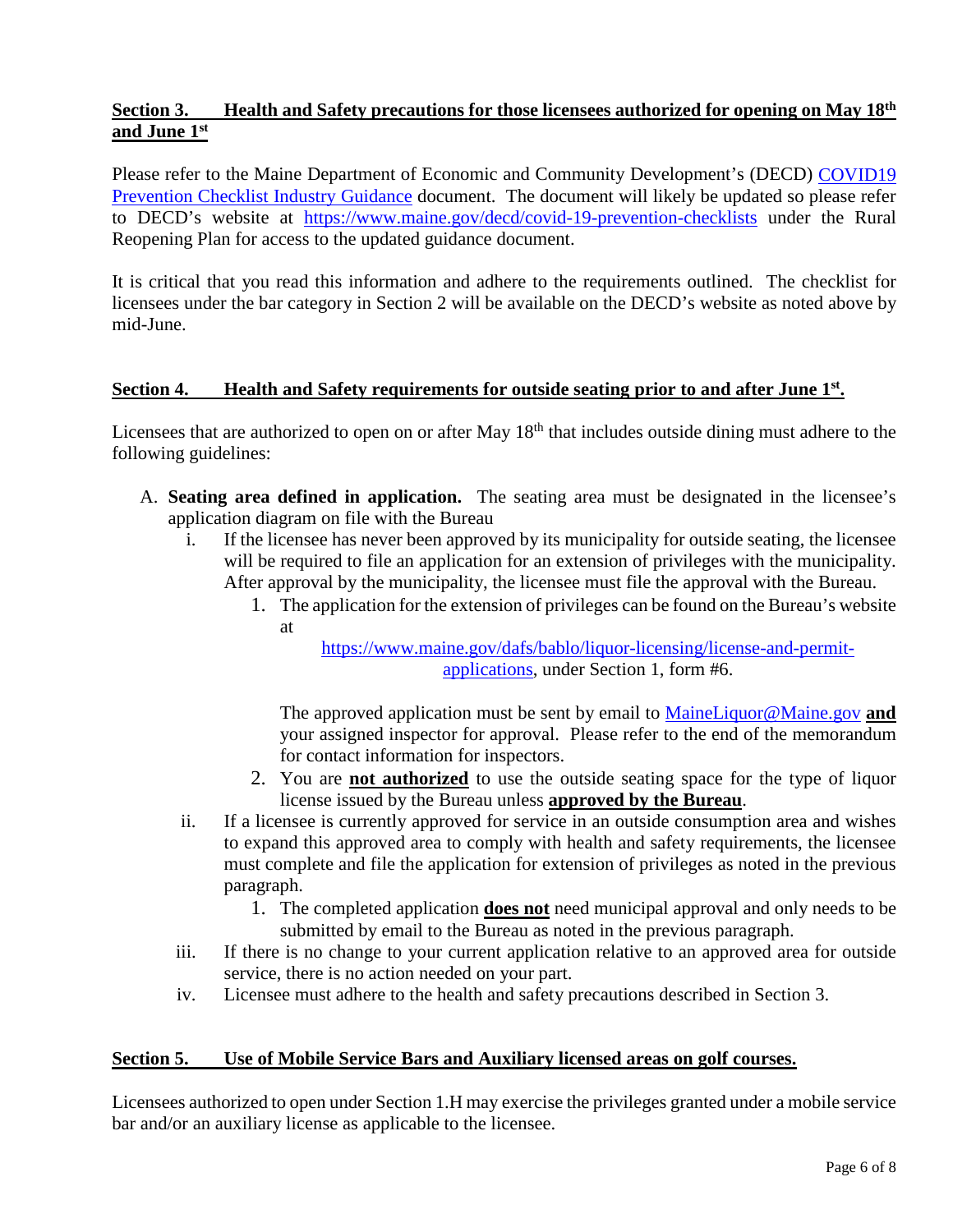# **Section 6. Continuation of "to go" beer, wine and cocktails by on-premises licensees on or after May 18th**

Licensees authorized to open under these guidelines of this memorandum may continue these temporary privileges **until further notice** for:

- Beer and wine sold in the manufacturer's original containers see Guidance Memo of March  $18<sup>th</sup>$ for full details.
- **Please Note – Update to the Bureau's Guidance on "Growlers to Go" from April 23rd.** The Bureau is revising its guidance on growlers to go for beer to allow licensees to continue this practice to now include the replenishment of inventory of kegs to conduct this activity. For the other requirements of this activity, see the [Guidance Memo of April 23](https://www.maine.gov/dafs/bablo/sites/maine.gov.dafs.bablo/files/inline-files/Update%20on%20Governor%20Mills%20March%2018th%20%20EO%20-%20closure%20of%20all%20on%20prem%20-%20on%20prem%20growlers%20to%20go.pdf)rd.
- Cocktails to go see Guidance Memo of April  $27<sup>th</sup>$  for full details and requirements.
- Please refer to the Bureau's website for all guidance memos and any updates to these memos that may impact these special temporary privileges or any other facet of your licensure at [https://www.maine.gov/dafs/bablo/liquor-licensing.](https://www.maine.gov/dafs/bablo/liquor-licensing)

#### **Section 7. Penalties for non-compliance**

Any establishment operating in a non-compliant manner will subject their health and liquor licenses to review and potential suspension and revocation. Specifically, because the current prohibition on dine-in service is essential to protect the public health during this stage of the COVID-19 epidemic, the Health Inspection Program (HIP) will issue an Imminent Health Hazard (IHH) finding to the establishment for creating a public health threat by allowing patrons to congregate in close proximity, which creates a substantial risk of further spread of COVID-19 and has been prohibited by the abovementioned executive orders. The IHH finding would be issued in accordance with HIP's Rule at 10-144 CMR Ch. 201, §6(F). If the establishment refuses to comply by continuing to operate in a way that threatens public health, HIP will issue an emergency license suspension pursuant to 5 MRS §10003, as such activity increases the risk of spreading COVID-19 during this extreme public health emergency. HIP will lift the suspension if and when the establishment agrees to discontinue dine-in service.

The Bureau of Alcoholic Beverages and Lottery Operations (BABLO) will also issue a citation if an establishment conducts activities not consistent with, or in violation of, Executive Order 14 FY 19/20 or Executive Order 49 FY 19/20, regardless of whether a sale of alcoholic beverages occurs. Such conduct is illegal and in violation of the liquor license. Any activity that violates State law or administrative rule adopted by the Bureau or another state agency impacts the liquor license and may result in action up to and including suspension or revocation of the liquor license.

#### **Section 8. Contact Information for the Bureau's Liquor Licensing Inspectors:**

| <b>Inspector's Email Address</b> | <b>Territory</b>                                                        |
|----------------------------------|-------------------------------------------------------------------------|
| Anthony.R.Austin@Maine.gov       | Cumberland County (east of turnpike),<br>York County (east of turnpike) |